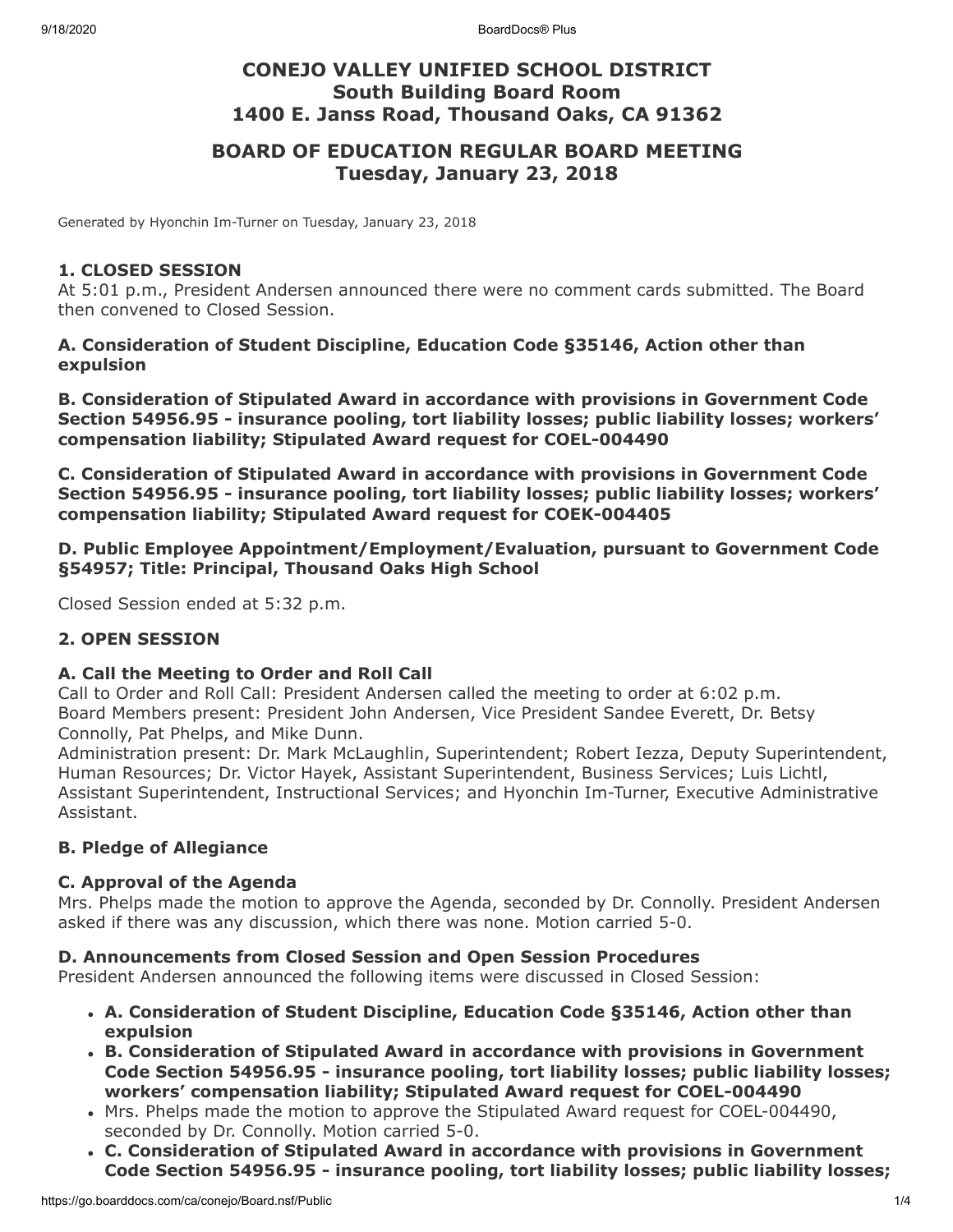## **workers' compensation liability; Stipulated Award request for COEK-004405**

- Mrs. Phelps made the motion to approve the Stipulated Award request for COEK-004405, seconded by Dr. Connolly. Motion carried 5-0.
- **D. Public Employee Appointment/Employment/Evaluation, pursuant to Government Code §54957; Title: Principal, Thousand Oaks High School**

### **E. Presentation by Elementary Counselors on the Stand Proud Program, Highlighting Activities Reflected in the 2017-2018 LCAP**

District Counselors, Nathan Snider, Jannelle Guillot, Lorena Martinez, Jennifer Sheppard and Katie Berry, presented on the Stand Proud Program.

# **F. LCAP Presentation**

Dr. McLaughlin presented on the 2018-2019 LCAP that included: revisiting LCAP goals, questions that need to be addressed, LCAP actions and services, and student-focused goals. Board members made comments and asked questions to which Dr. McLaughlin responded.

# **G. Comments - Public**

President Andersen announced there were 8 comment cards submitted:

- 1. Cindy Goldberg yielded her time to Susan Hanscom.
- 2. Susan Hanscom spoke about the recently approved Board Policy 6161.1.
- 3. Lauren Gill shared her experiences with her children's English syllabi.
- 4. Bill Gorback yielded his time to Jessica Weihe.
- 5. Jessica Weihe spoke about Part-Time Indian and Board Policy and Administrative Regulation 6161.1.
- 6. Nelson Buss spoke about a few items discussed during the last Board meeting.
- 7. Jenny Fitzgerald spoke about the amended Board Policy and Administrative Regulation 6161.1.
- 8. Mary Ann Van Zuyle spoke about the LCAP presentation.
- 9. Nick Quidwai spoke about the Board meetings and requested the Board consider a point of order for meetings.

# **H. Comments - Board of Education**

Dr. Connolly spoke about the Board and City Council meetings and the Guided Career Pathways project at Moorpark College where they learned that students want to know what career options are. Mrs. Everett spoke about meeting with Newbury Park High School's English department and a teacher's experience in his classroom. She then spoke about parent concerns with the amended Board Policy (6161.1) and explained the process for alternative assignments. Mrs. Phelps inquired about the District's core literature list and the column that specifies if a book is approved by the California Department of Education to which Mr. Lichtl responded. Mr. Dunn asked about the HVAC system at Thousand Oaks High School to which Dr. Hayek responded. Mr. Dunn then thanked staff for their efforts. Mr. Andersen spoke about Board meetings, recent rumors, and the monthly Chamber of Commerce Education committee, where Mark presented on the District.

# **I. Comments - Superintendent**

Dr. McLaughlin announced that he did not have any comments.

# **3. ACTION ITEMS – GENERAL – HUMAN RESOURCES**

## **A. Adoption of Resolution #17/18-07: "National School Counseling Week" - February 5-9, 2018**

Mr. Dunn made the motion to approve, seconded by Mrs. Phelps. President Andersen asked if there was any discussion, which there was none. Motion carried 5-0.

# **4. ACTION ITEMS – GENERAL – INSTRUCTIONAL SERVICES**

## **A. Resolution #6-17/18 - CVUSD NfL Preschool Emergency Closure Waiver at Park Oaks Campus, Earths Magnet Campus and City Center**

Mrs. Phelps made the motion to approve, seconded by Dr. Connolly. President Andersen asked if there was any discussion, which there was none. Motion carried 5-0.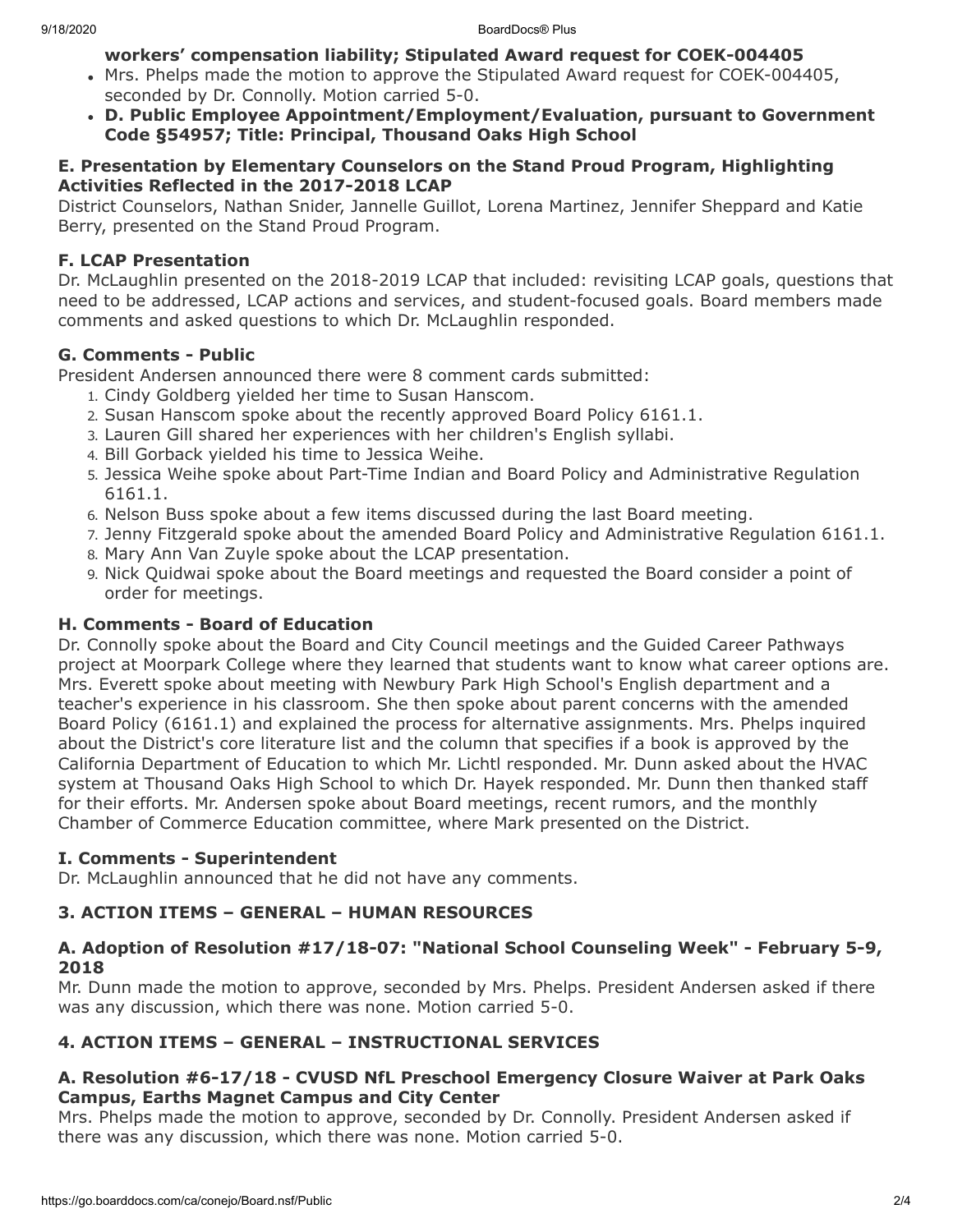#### **B. Approval of the Development and Implementation of 2017-2018 School Accountability Report Cards (SARC)**

Dr. Connolly made the motion to approve, seconded by Mrs. Phelps. President Andersen asked if there was any discussion, which there was none. Motion carried 5-0.

#### **5. ACTION ITEMS – GENERAL – BUSINESS SERVICES**

#### **A. 2016-2017 Financial Audit Report**

Mrs. Phelps made the motion to approve, seconded by Mrs. Everett. President Andersen asked if there was any discussion. He then spoke about the auditor's opinion as remarked on the report and thanked Dr. Hayek. Motion carried 5-0.

#### **B. 2016-2017 Financial Audit Report for Bond Measure I**

Mr. Dunn made the motion to approve, seconded by Dr. Connolly. President Andersen asked if there was any discussion, which there was none. Motion carried 5-0.

#### **6. ACTION ITEMS - GENERAL - BOARD OF EDUCATION**

#### **A. Board Advisory Committees**

President Andersen noted that this item did not need Board approval.

#### **B. Approval of Conejo Coalition for Youth and Families Agreement**

Mrs. Phelps made the motion to approve, seconded by Mrs. Everett. President Andersen asked if there was any discussion. Mrs. Everett thanked Mrs. Phelps. Motion carried 5-0.

#### **7. ACTION ITEMS – CONSENT**

- **A. Approval of Minutes**
- **B. Personnel Assignment Orders**
- **C. Stipulated Agreement 2-17/18 SA**
- **D. Parent Support/Booster Organization Reauthorization**
- **E. Overnight Trip Request NPH Dance Nationals**
- **F. Approval of Transfer of Funds For December 2017**
- **G. Approval of Quarterly Report on Williams Uniform Complaints**
- **H. Approval of Purchase Order Report (PO's exceeding \$5,000)**
- **I. Amendment to the 2017-18 Major Project List**
- **J. MEASURE I: Award/Ratification of Contracts**
- **K. MEASURE I: Approval of Notice of Completion(s)**

#### **L. Change Order #1 - District Office Renovations - Conejo Valley Unified School District - David Atkin Construction, Inc.**

### **M. Change Order #1 - Low Voltage Cabling System - Conejo Valley High School - Pacificom**

Mrs. Phelps made the motion to approve the Consent Items, seconded by Mrs. Everett. President Andersen asked if there was any discussion, which there was none. Motion carried 5-0. President Andersen then announced the appointment of Dr. Eric Bergmann as the new Principal of Thousand Oaks High School. Dr. Bergmann then spoke at the podium about his family's excitement and thanked the Board. Ann Merriman, Interim Principal of TOHS, then presented him with a gift, welcomed him to TOHS and recognized the Assistant Principals who will be working with him.

#### **8. INFORMATION/DISCUSSION ITEMS – GENERAL – HUMAN RESOURCES** No Items.

#### **9. INFORMATION/DISCUSSION ITEMS – GENERAL – INSTRUCTIONAL SERVICES A. Approval of Title I School-Level Parent Involvement Policies for Acacia, Conejo, Glenwood, Ladera and Walnut**

President Andersen asked if there were any comments from staff or board to which there were none.